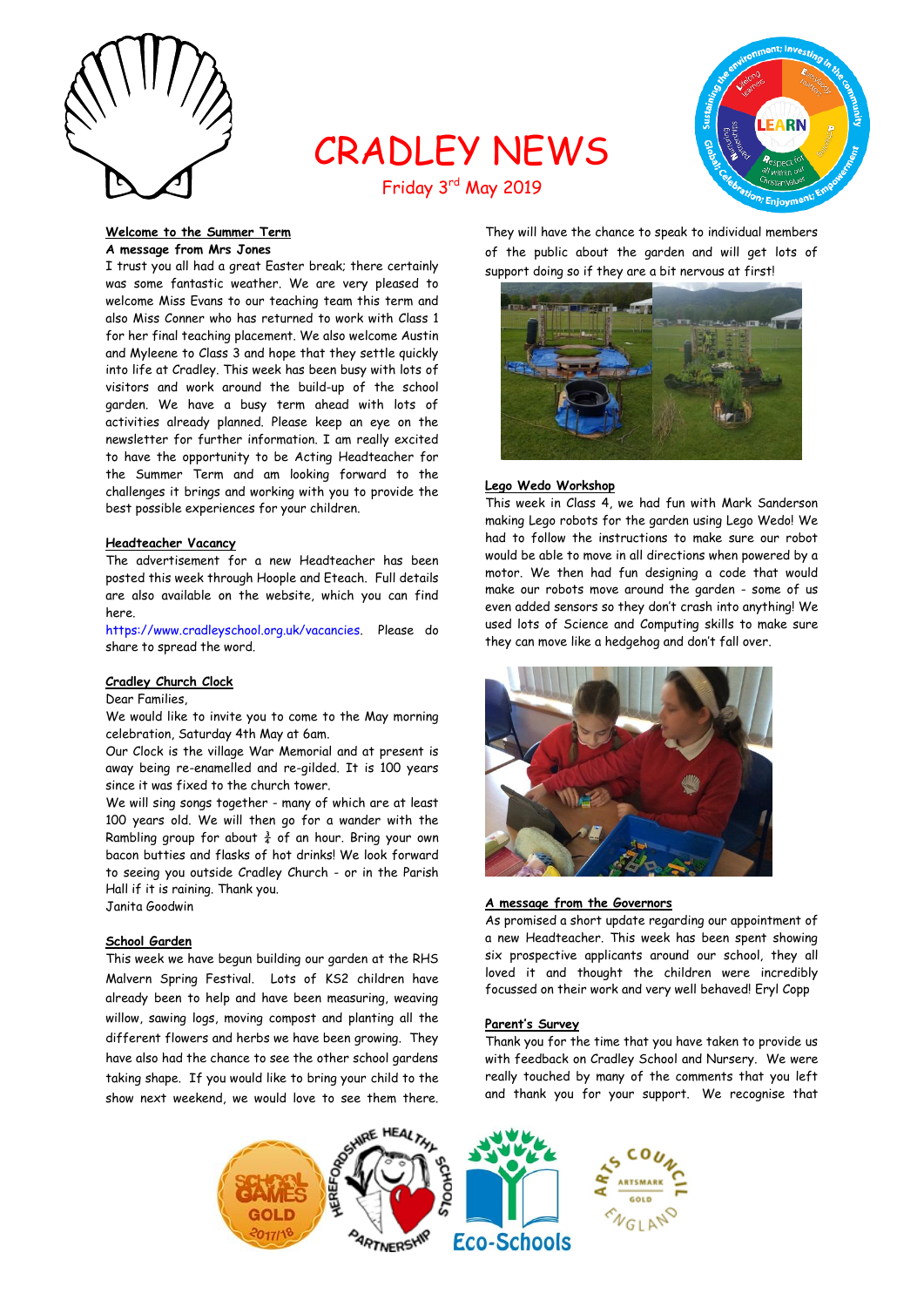there are some areas that need improvement and are taking action on the following initially:

Behaviour, Governors, clubs, break times, afterschool club. We will let you know shortly what actions will be taken. If you have any concerns, our staff and Governors are always willing to talk to you. You can discuss through your home liaison books, with teachers at drop-off on the playground or make an appointment through the school office

Some statistics from the survey and comments made "A kind caring environment for our children to grow" "Professional, supportive, dedicated, focussed, leading the way"

"Fantastic teachers who know the children well" "I love the way the children all look after one another and how they are friends across year groups"

73%+ agree that their children are taught well, are supported in the social, moral & cultural aspects of learning and are encouraged to be attentive. 81% agree that teachers and pupils have a good relationship. 79% agree that home liaison books and tapestry work well to communicate with teaching staff. 83% agree that they receive useful information about school news and achievements. 81% of respondents would recommend the school.

## **Nursery**

Welcome back everyone! We hope you've all had a brilliant Easter break. This week we've been to visit Italy! We started off our week by thinking about what foods we'd eat if we lived in Italy and decided that we'd all love to be Italian! Pizza and ice-cream, yummy! On Tuesday our friends joined us for Stay-and-Play. We had a busy morning playing outside with them. Katrina has read plenty of stories outside this week on our new astro-turf. Our book of the week is The Smartest Giant in Town. We've made crowns with patterns on and measured our footprints to see who has the biggest and smallest feet in Nursery! We have finished off our week by having our first visit to Forest School for this year. We went on a bug hunt and looked under logs for different creatures.



# **Class 1**

Welcome back to Class 1. I hope you all had a good rest and are ready for the final term of this academic year. Year 1s have been revisiting the use of commas and looking at where they are used and why in English. Money, counting and number bonds to 20 have been their focus for Maths this week. In Reception we are learning one or two new speed sounds from Set 3 in phonics and in Maths we have been estimating, counting to verify and counting in tens. Through the afternoons we have been back to Forest School for Science to see what changes have taken place since we broke up for Easter. In topic, we have started our new Cyber-rainbow mini topic which is helping us to learn about the online world and all the uses of digital technology. In PE we have done gymnastics and multi-skills on the field in preparation for sports day, coming soon!

## **Class 2**

This week Year 2 have been practising their reading skills and working on Maths questions with Miss Reckling while Ms George has been at the Three Counties Showground. In the afternoons everyone has been working on an RE art project on the theme of Creation. They have made collages in pairs representing one of the days of the Creation story from the Bible. We have also learned about seed bombs and helped wrap the ones made for the school garden by children in Key Stage 2.

## **Class 3**

After the Easter break, it was full steam ahead with our new topic…World War Two. We have explored why it began and ordered events on a time line. In Maths we have firmed up the rules for what happens when we multiply and divide by 10 and 100. Our new English book is The Lion and the Unicorn - a story about a boy who is evacuated during the war, which has both sad and happy elements in it. Our art work has also been based around WW2, experimenting with line and shapes, imagining what the British fields looked like to the spitfires flying overhead. In RE we have started a new unit, finding out why the Bible is so important to some people.

## **Class 4**

This week, Class 4 have started thinking about our new style of writing in English, using our text, "Grimm Tales". We have learned different grammatical techniques and the children have tried their hand at writing a fairy tale with a twist. In Maths, we have started to think deeper about our knowledge, looking at different reasoning problems, and also revised Roman Numerals all the way to MM (2000)! In the afternoons, we have had a very busy time on our aspect of the Garden and have created robots to resemble the hedgehog for the garden. We have also learned about different places in French, practised our batting skills in tennis, our running skills in relays during athletics and created "tags" for our



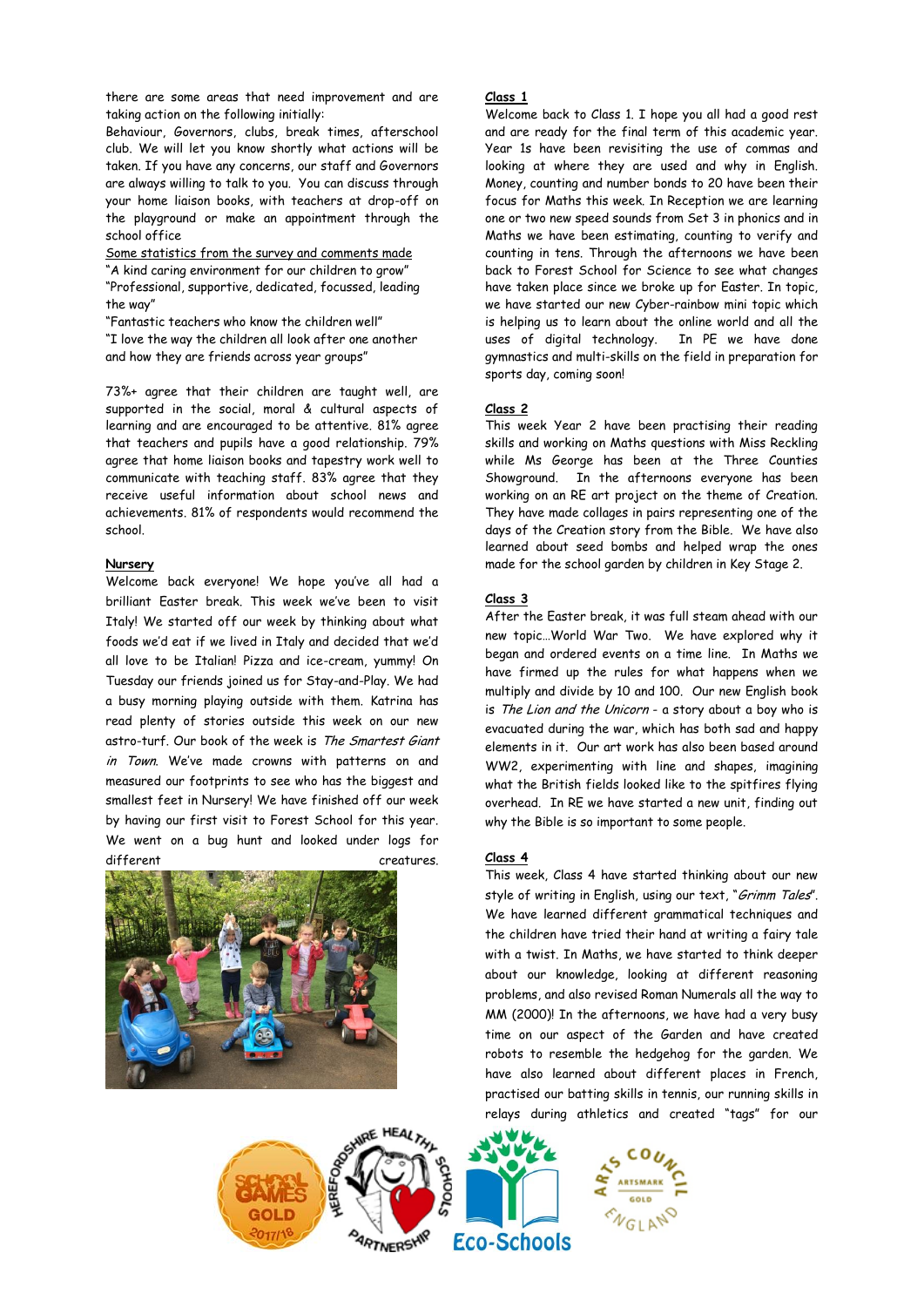graffiti topic in Art, thinking about colour toning and shading.

# **Class 5**

This week we have been working hard revising for our SATs tests during English and Maths lessons. In the afternoons, we completed our lung capacity investigations and considered how to keep our lungs healthy. We also began our new History/Geography topic, 'Ancient Sumer', by considering how a civilisation is built, and in RE we reflected on what commitment means, as an introduction to our new unit, 'Ahimsa, Grace and Ummah'. We were especially excited to receive a letter from Sir David Attenborough in reply to one sent by Will and Ollie describing the inspiration behind our show garden.

 $17.4.19$ 

# **Stars of the Week**

- **Nursery** James Mowbray and Poppy Duncan for making a great start in Cradley Nursery
- **Class 1** Chloe Jeffries for being brave when she got hurt

Hugo Seldon for being reflective and brave in class

**Class 2** Jay Kenwrick for being positive and cooperative when working with a partner

Oliver Eaton for working independently in Maths

- **Class 3** Jack Wilson for a big improvement in his handwriting Ben Griffiths for wonderful Maths on Wednesday
- **Class 4** Cleo Baynham & Olivia Flanagan for working cooperatively in Computing Henry Jackson for working independently in writing
- **Class 5** Abi Philpotts & Chloe Norris for always being responsible and reliable, but especially this week with jobs and as Young Leaders with Class  $\overline{\phantom{0}}$

### **Value of the Month** Reverence

**[Hebrews 12:28](https://www.biblegateway.com/passage/?search=Hebrews+12%3A28&version=ESV)** Therefore let us be grateful for receiving a kingdom that cannot be shaken, and thus let us offer to God acceptable worship, with reverence and awe.

Chosen by Mrs Jones

# **Dates for the Future**

| MAY              | Reverence                                |
|------------------|------------------------------------------|
| 6 <sup>th</sup>  | Bank Holiday                             |
| 8 <sup>th</sup>  | Malvern Spring Show judging              |
| 9 <sup>th</sup>  | Spring Show                              |
|                  | JMHS Open Morning (Year 5)               |
| $10^{th}$        | Spring Show                              |
|                  | Yr 5 Rounders festival @the Elms         |
| $13^{th}$        | KS2 SATs Week                            |
| $15^{th}$        | Class 3 trip to SVR                      |
| 20 <sup>th</sup> | Library Van in                           |
|                  | KS2 Tennis Extravaganza                  |
| 21 <sup>st</sup> | Sports Day                               |
| 22 <sup>nd</sup> | Headteacher Interview Date               |
| 23 <sup>rd</sup> | Headteacher Interview Date               |
|                  | African Drumming Day                     |
| $24^{th}$        | TAG Rugby Festival                       |
|                  | Yr 3/4 Tennis                            |
|                  | Break Up                                 |
| <b>JUNE</b>      | Wisdom                                   |
| $3^{\text{rd}}$  |                                          |
|                  | Class and Team photos                    |
| $4^{th}$         | Yr 5/6 Mixed Cricket Festival @ Eastnor  |
| 5 <sup>th</sup>  | Meeting for new parents (Reception 2019) |
|                  | 6.30pm                                   |
| 6 <sup>th</sup>  | Yr 6 Trip to London                      |

- JMHS Yr 5 Information Evening
- $7<sup>th</sup>$ Rounders @ Bosbury
- 10<sup>th</sup> Phonics Check Week
- 11<sup>th</sup> Reserve Sport's Day
- 12<sup>th</sup> KS1 Festival @ JMHS
- MSJ Lacrosse Festival<br>14<sup>th</sup> KS2 Golf Extravaganze
- KS2 Golf Extravaganza @ JMHS Pyramid Tournament @ Ledbury Primary
- $18^{th}$ Bellboating Class 4/5